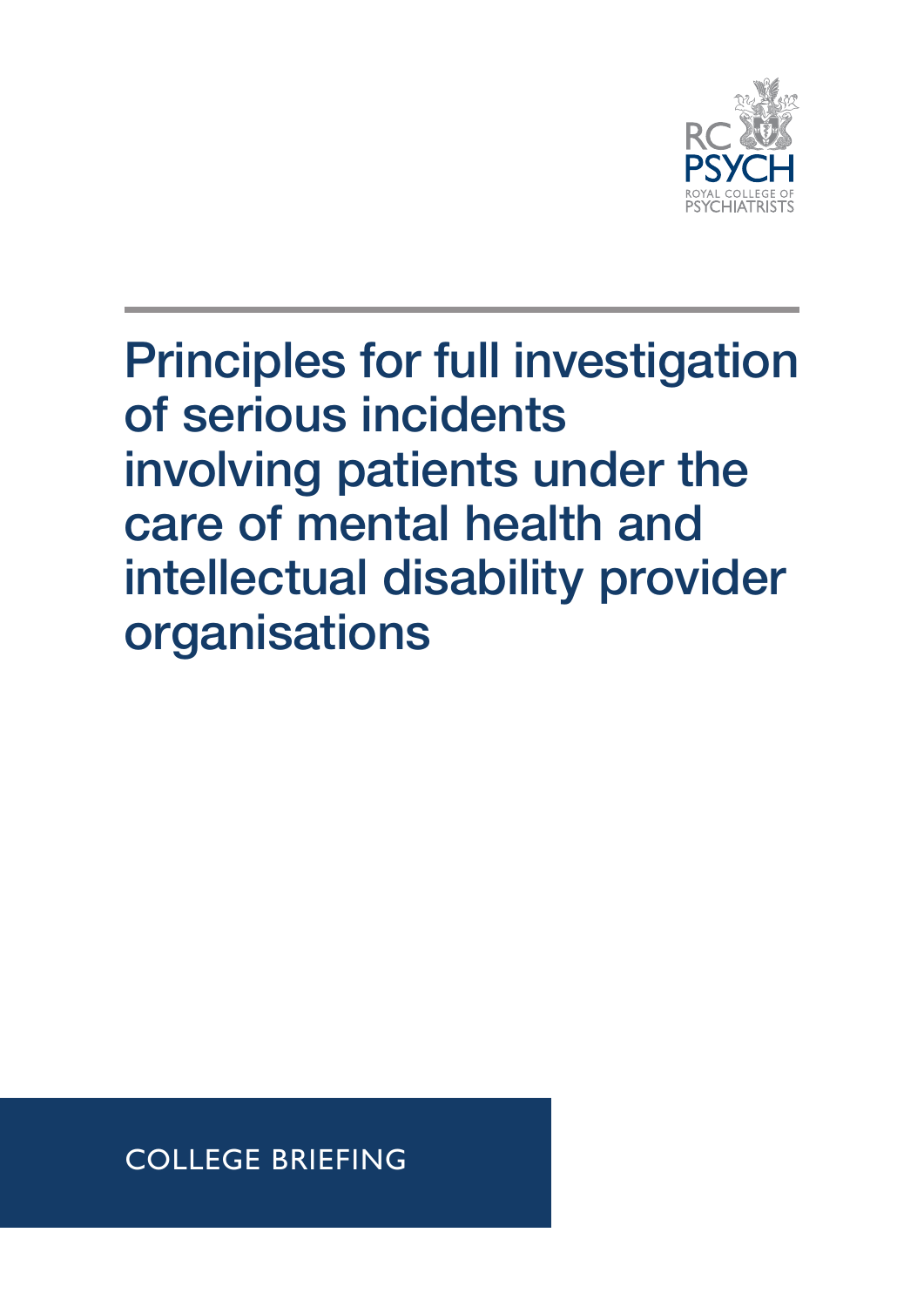## Authors

Dr Elena Baker-Glenn Professor Rob Poole

With assistance from: Rosetta Wotton Adrian Worrall Professor Catherine Robinson

A large group of stakeholders also provided comments on earlier drafts of this paper.

Approved by the Policy and Public Affairs Committee: February 2018

© 2018 The Royal College of Psychiatrists

The Royal College of Psychiatrists is a charity registered in England and Wales (228636) and in Scotland (SC038369).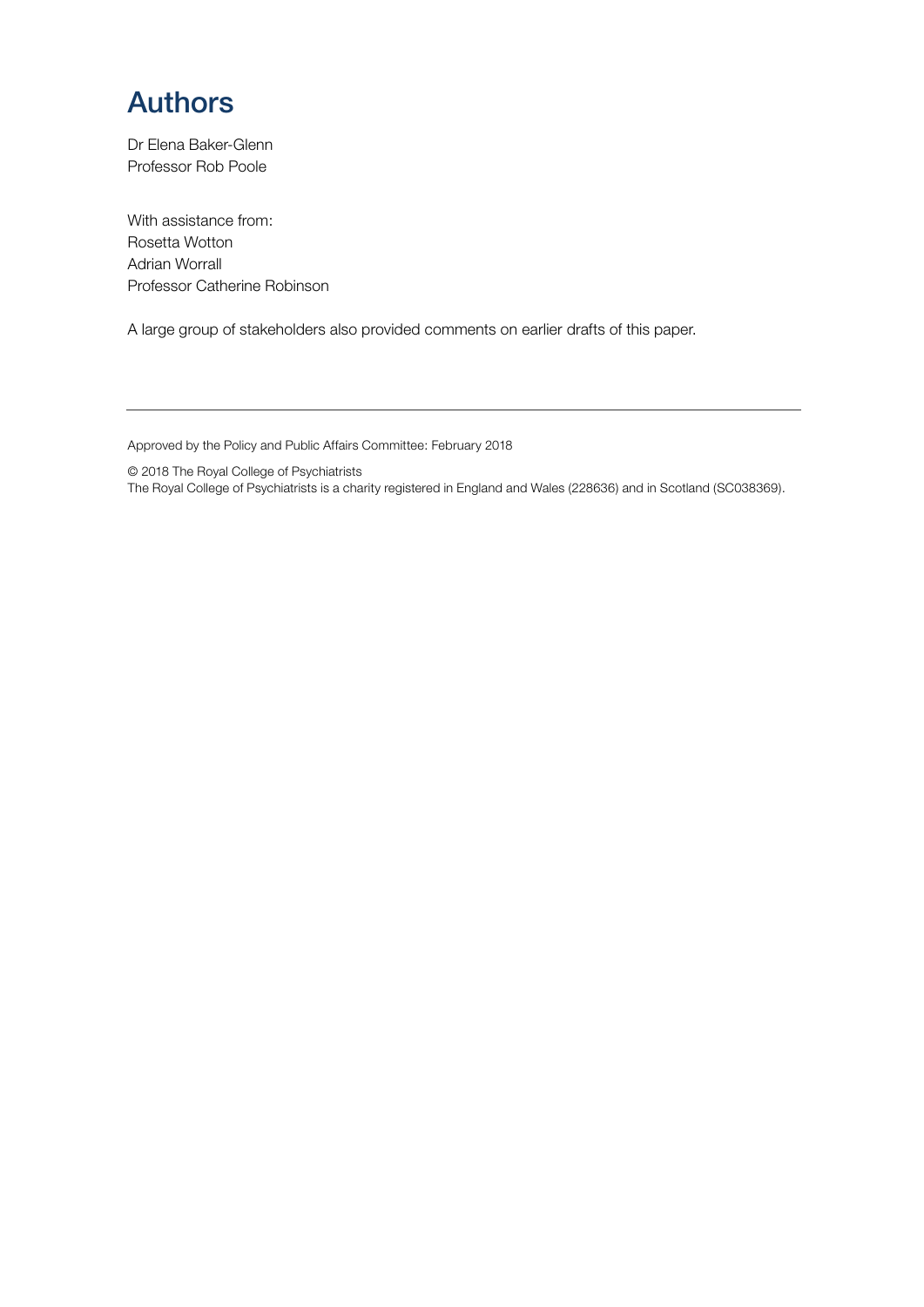## **Background**

Serious incidents can occur that put patients, carers, family members, friends, staff, members of the public, or the provider organisation at risk or cause them harm. Learning from serious incidents is essential, and a culture of openness should be present in every organisation. However, despite healthcare providers being under greater pressure to investigate and learn from serious incidents, there is a lack of evidence about how we can learn from such incidents. In addition, the threshold for what is classed as a serious incident varies between organisations, which can make comparing methods of investigation and learning challenging. Moreover, the quality of the investigations varies and there is also variation in the way that patients and families or carers are engaged in the process.<sup>1</sup>

The Royal College of Psychiatrists is committed to addressing standards for investigations. Through its Invited Review Service, the College has identified a set of guiding principles. The purpose of this document is to set out the principles of good practice for investigations conducted by mental health and intellectual disability provider organisations, following serious incidents in both the NHS and independent sectors across the whole of the UK. The principles were developed following a literature review of existing frameworks and guidance, followed by consultation with experienced investigators and other stakeholders, including service user and carers.

Although serious incident investigations serve organisational needs, they are important to patients, families and, in cases involving violence, victims of incidents. In the text below we have referred to families for the sake of plain English, but it is clear there is a range of potential interested parties, other than the professionals involved, depending on the nature of the incident. There are sometimes difficult judgements to be made about who to fully include in the investigation process, but the assumption should be of the greatest possible inclusiveness. In cases where the incident does not involve the death of the patient, they should be consulted wherever appropriate. In cases where other service users are affected by the incident, consideration should be given to the most appropriate support for them.

This document does not offer a definition of a 'serious incident'. Criteria are set by organisations according to the nature and circumstances of their services. Similarly, we have not recommended specific thresholds for full investigations (as opposed to single-investigator case note reviews). This document is concerned with serious incident investigations conducted by more than one investigator, involving investigatory interviews with staff, patients or relatives. Examples of serious incidents include events that result in the death of a patient by suicide. The focus is on the quality of the investigation rather than

<sup>1.</sup> House of Commons Public Administration Select Committee Report, Investigating Incidents in the NHS 2014-15. Sixth Report of Session 2014-15, House of Commons, March 2015 [www.publications.parliament.uk/pa/cm201415/cmselect/cmpubadm/886/886.pdf](http://www.publications.parliament.uk/pa/cm201415/cmselect/cmpubadm/886/886.pdf)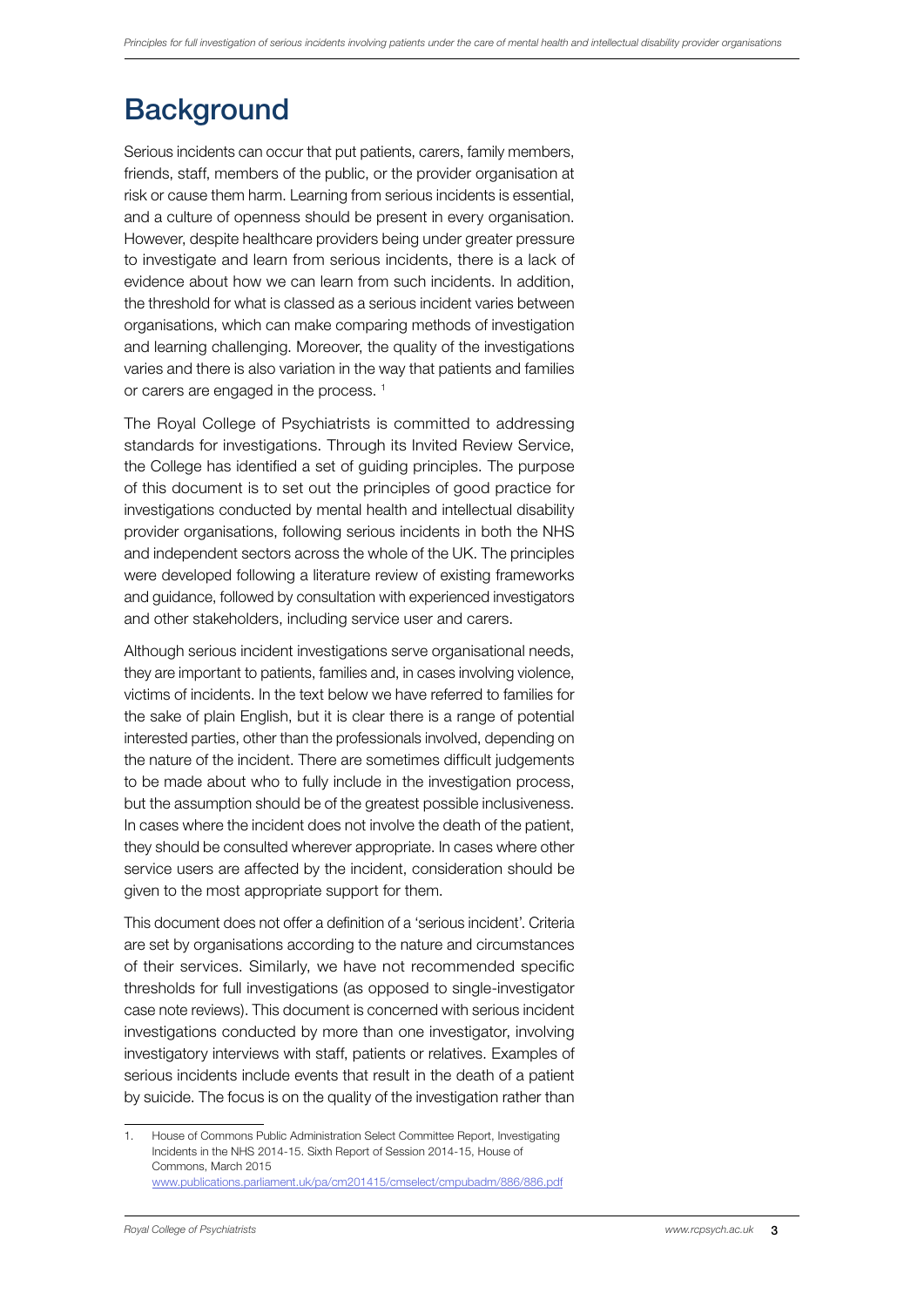the range of types of incident that should be investigated. It is good practice for an investigation report to set out what serious harm occurred that necessitated the investigation.

There are some incidents where there will be both a criminal investigation and a serious incident investigation. Under these circumstances, there should be consultation between the service provider and the police at a senior level to avoid criminal investigations being compromised and avoidable delays in identifying problems that require remedial action. Criminal and serious incident investigations are equally important. Where there may be a need to suspend a serious incident investigation whilst criminal investigations proceed, the likely length of the suspension should be agreed and justified by police and provider organisations at a senior level. In addition, serious incident investigatory processes need to take competing interests of witnesses into account, for example where a staff member has been criticised and is also providing evidence, or where the family member is a victim. Similarly, potential competing interests of investigators should be declared in final reports.

## Principles of serious incident investigations

- 1 The purpose of serious incident investigations is to find out what has happened and, in light of this, assess whether actions need to be taken to avoid future incidents.
- 2 All serious incident investigations should have terms of reference that identify the scope of the investigation and the timescale for reporting. Terms of reference, specific to the case, should be set by senior managers in consultation with lead investigators and families.
- 3 Provider organisations should make first contact with families of the incident as soon as possible. This first contact should be aimed at meeting the family's support needs and should not be inhibited or constrained in anticipation of an investigation. Families should be provided with information about what has happened as quickly as possible. Provider organisations should observe the spirit of Duty of Candour principles as well as any formal obligations. An early expression of regret and apology is important, provided that it can be made with a quality of authenticity.
- 4 Family members and staff should have the opportunity to give evidence to the investigators and to comment on findings prior to publication. Regular contact should be maintained during the investigation.
- 5 The greatest possible degree of openness and transparency should be given to staff, patients and families.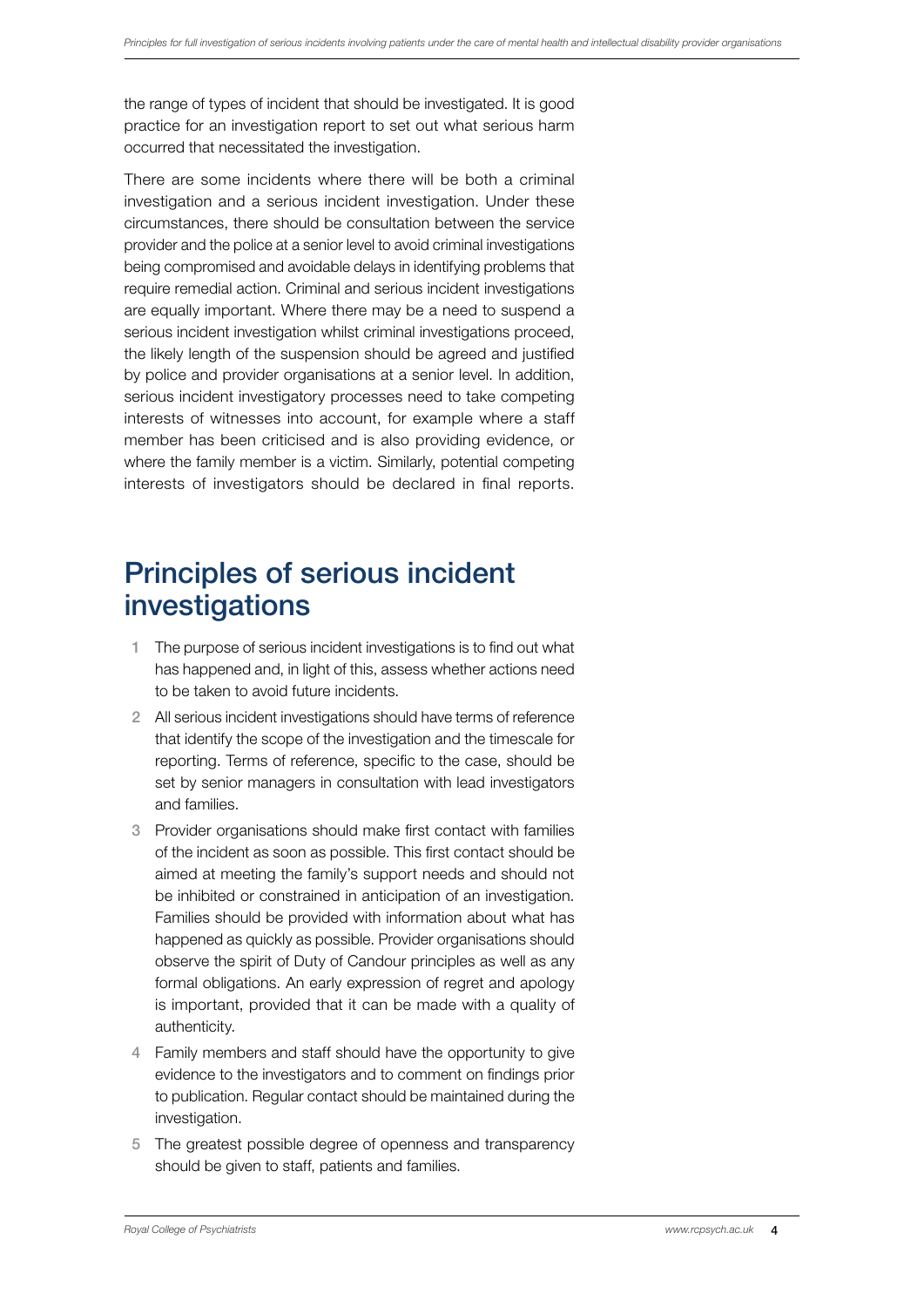- 6 Staff and families should be given a realistic expectation of investigatory timeframes in writing. They should also be provided with information about what to expect from the investigatory process and be kept informed of any delays in progress.
- 7 The investigation should be conducted independently of the treating team involved in the incident and their direct managers. The level of independence should be proportionate to the seriousness of the harm caused by the incident. In some cases, external oversight or external investigation will be required and the final report should justify the degree of independence of the investigation. In addition, competing interests of those undertaking the investigations should be declared.
- 8 Serious incident investigations should be conducted by skilled investigators who have the relevant training, clinical experience and knowledge base. Whilst experienced investigators can conduct high-quality investigations into incidents in services outside of their sphere of clinical experience, at least one member of the investigation team should have service-specific expertise.
- 9 The composition of the team conducting the investigation and reasons for their selection should be set out in the report. Where there is a review panel overseeing an investigation, the chair of the panel should have relevant experience, expertise and training.
- 10 Some experienced investigators find investigatory instruments useful. Appropriate use of these tools requires training and the instruments cannot, in themselves, be relied upon to deliver a competent and useful investigation. In all cases, investigatory instruments should be regarded as adjuncts to investigation, and no investigation should be entirely reliant upon them. Their use is often neither necessary nor appropriate.
- 11 Reports should be written in plain English, with all specialist vocabulary explained, so that they are fully comprehensible to readers with no professional background in mental health. Reports should be as succinct as possible. Whilst developing a timeline may be useful for the investigators, it should only be set out in the report if it illuminates points that could not be made more concisely in prose. The findings in the conclusion of the report should logically flow from the evidence in the body of the report. The recommendations should be clear and focus on improvements that can be made to prevent similar incidents happening in the future. Where reports are long and/or complex, there should be an executive summary, setting out the main conclusions and recommendations,
- 12 Where specific questions are set out in the terms of reference, these should be explicitly answered. If a question cannot be answered, the report should make the reasons for this clear.
- 13 Recommendations should be limited to a small number that can be monitored and implemented within a specific time frame. The individual responsible for overseeing completion should be identified. SMART (specific, measurable, achievable, realistic,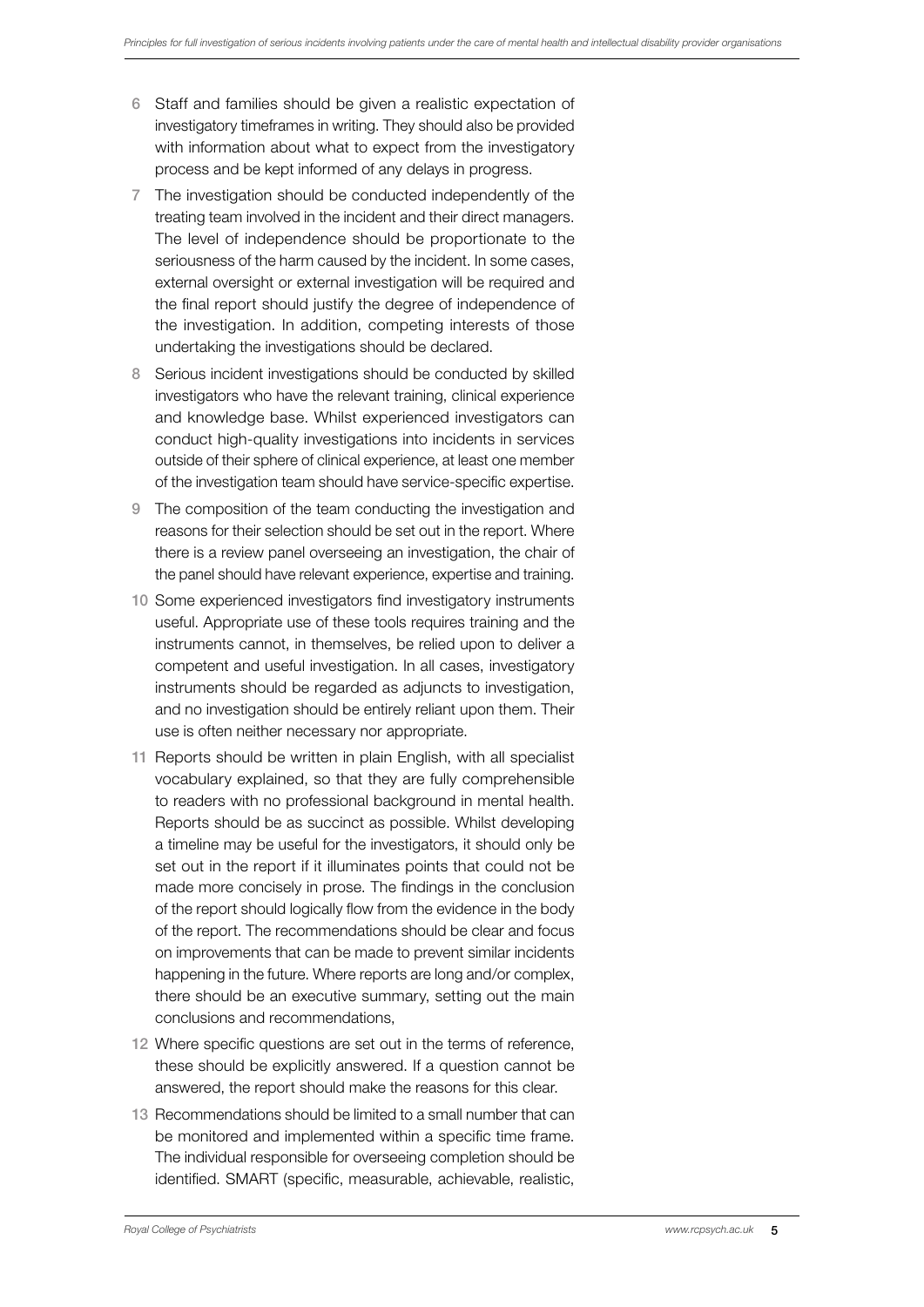and time-based) can be a helpful framework to use in writing recommendations. The recommendations should explicitly take the organisation's existing action plans and safety priorities into account. Incidental findings that affect quality of care, but lie outside of the terms of reference, should be thoroughly investigated or a separate investigation should be recommended.

- 14 Complex recommendations should lead to the prompt development of an organisational action plan, which should be implemented and monitored against a specific timescale. A log of progress should be kept and should be available to internal and external agencies. Recommendations should not be implemented by simply cascading information to managerial staff.
- 15 Wherever possible, there should be no more than one provider investigation into a single set of facts, unless this is unavoidable, in which case the investigations should not run concurrently. Where multiple agencies need to be involved in a single investigation, the investigation should be led by the agency with the greatest competence in the issues of concern. Where there is both a complaint and a serious incident investigation, these should constitute a single investigation.
- 16 Information governance agreements should be in place to ensure information sharing between local organisations. Good quality investigations depend on access to full records, both old and current. If some records are missing or inaccessible, caveats should be made on the reliability of findings and the appropriateness of recommendations.
- 17 Adequate time and resources should be allocated to staff acting as investigators. Time should be allocated within their job plans, or they should be temporarily relieved of some other duties to facilitate a timely and high-quality investigation.
- 18 Good investigations should support appropriate accountability at individual, managerial, and corporate levels. Undertakings to conduct 'no blame' investigations are unrealistic. Investigations should be part of an organisational 'just culture' whereby individual contributory factors are identified and the response to errors of judgement or lapses by individuals is supportive. Sanctions should only be considered where clear personal culpability is evident. Referrals to regulatory bodies should occur where there is prima facie evidence that the professional may be unfit to practise. However, referral to regulators in the absence of such evidence, without suspension from duty, is damaging to the quality of care that those professionals can provide to their patients and should be avoided.
- 19 When holding individual professionals to account, due regard should be paid to the managerial environment in which they work. Where investigators believe that an individual professional may be subject to criticism, the professional should be advised of this matter and should be allowed to have a representative or friend present when they are interviewed.